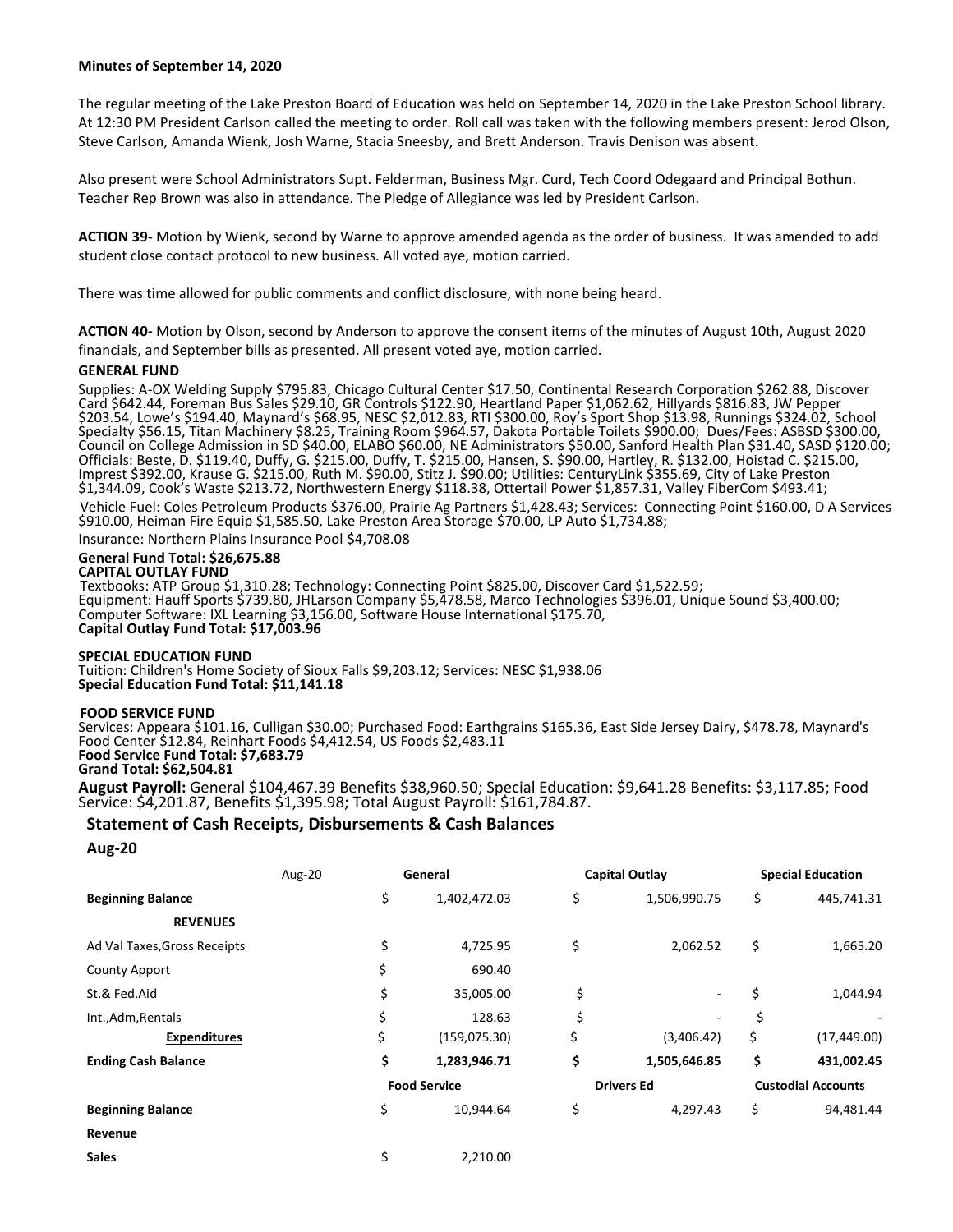| <b>Fed/State Reimb</b>     | 12.484.58  |          |              |
|----------------------------|------------|----------|--------------|
| <b>Fees/Fundraisers</b>    | $\sim$     | 200.00   | 310.82       |
| <b>Expenditures</b>        | (5,645.85) | (56.01)  | (10, 104.04) |
| <b>Ending Cash Balance</b> | 19.993.37  | 4.441.42 | 84,688.22    |

## **Review/Discussion**

Superintendent Felderman presented handbook and policy adjustments that he is asking approval on later in the meeting. One item to note is that there was not an active open enrollment policy in place. This is being remedied with the proposed updates. Principal Bothun and Supt Felderman presented a Middle School/High School Discipline Behavior Plan that has been implemented recently. Felderman wanted the board to be aware of the steps that are being taken to promote good behavior in the upper grades. And, Felderman also gave a COVID 19 update stating that there are currently zero students and staff with the virus. Earlier, there were four staff members testing positive, but no new cases and all those had recovered.

Felderman presented information regarding essential workers. Recently, the federal government had specifically identified teachers to be classified as essential workers, and he is asking the board to declare all Lake Preston School Staff as essential. He would still like the ability to treat Covid exposure on a case-by-case scenario as no two situations have been the same thus far.

Business Manager Curd presented the budget along with the fund balance forecast and five year capital outlay plan. She noted that the proposed budget requests less opt out dollars and less capital outlay levies than in recent years. With the stabilization of enrollment at a greater amount than projected, it has kept fund balances higher than planned, which will allow for a lower levy. The Special Education levy did increase due to state legislation this past spring.

And, Felderman reviewed student close contact protocol that was recently changed at the state level to allow local school districts to make decisions regarding the practice. He recommends that the school's still follow the guidelines set by the State Department of Health, and Center for Disease Control.

## **New Business**

**ACTION 41-** Motion by Anderson, second by Warne to approve the budget and mill levy as presented. All present voted aye, motion carried.

**ACTION 42–** Motion by Warne, second by Anderson to approve the MS/HS Behavior Plan as read. All voted aye, motion carried.

**ACTION 43-** Motion by Anderson, second by Warne to strike out the Dance Policy and approve the board policy adjustments of: Open Enrollment, Truancy, Interrogations and Searches, Reporting Child Abuse, Student Due Process Rights, Search and Seizure, Vandalism, and Sexual Harassment as amended to allow a step in the case the reporting person is the person being reported. All present voted aye, motion carried.

**ACTION 44–** Motion by Olson, second by Sneesby to approve the essential workers list as presented. All voted aye, motion carried.

**ACTION 45–** Motion by Warne, second by Olson to approve Student Close-Contact Protocol. All voted aye, motion carried.

NESC report was presented by Member Olson. He noted that they were also looking into declaring staff essential, and requested some feedback on that. He also said they are looking into the central testing that is an option to enroll in. Curd reported on the Tax Deferral Executive Order that was recently signed by the President. It would be at the discretion of the employee to request this deferral, and thus far she has had no requests to do so. Principal Bothun reported on homecoming week activities and professional development survey she has sent out to staff. Felderman reported that the oven in the kitchen is nearing the end of its useful life as parts for it are obsolete. Repair workers have done everything they could for the 1970's antique. He added that the message board on Hwy 14 is also showing signs that it is aging, and will be inoperable soon. He will obtain quotes to allow the board to decide how to proceed. He added that student enrollment is currently at 170.

**ACTION 46 -** Pursuant to SDCL 1-25-2-1 & 2, Motion by Anderson, second by Sneesby to enter into executive session for the purpose of discussing personnel and student concerns at 1:55 pm. All present voted aye, motion carried.

Member Wienk exited at approximately 2:30 and did not return. **ACTION 47 -** President Carlson declared out of executive session at 2:47 PM.